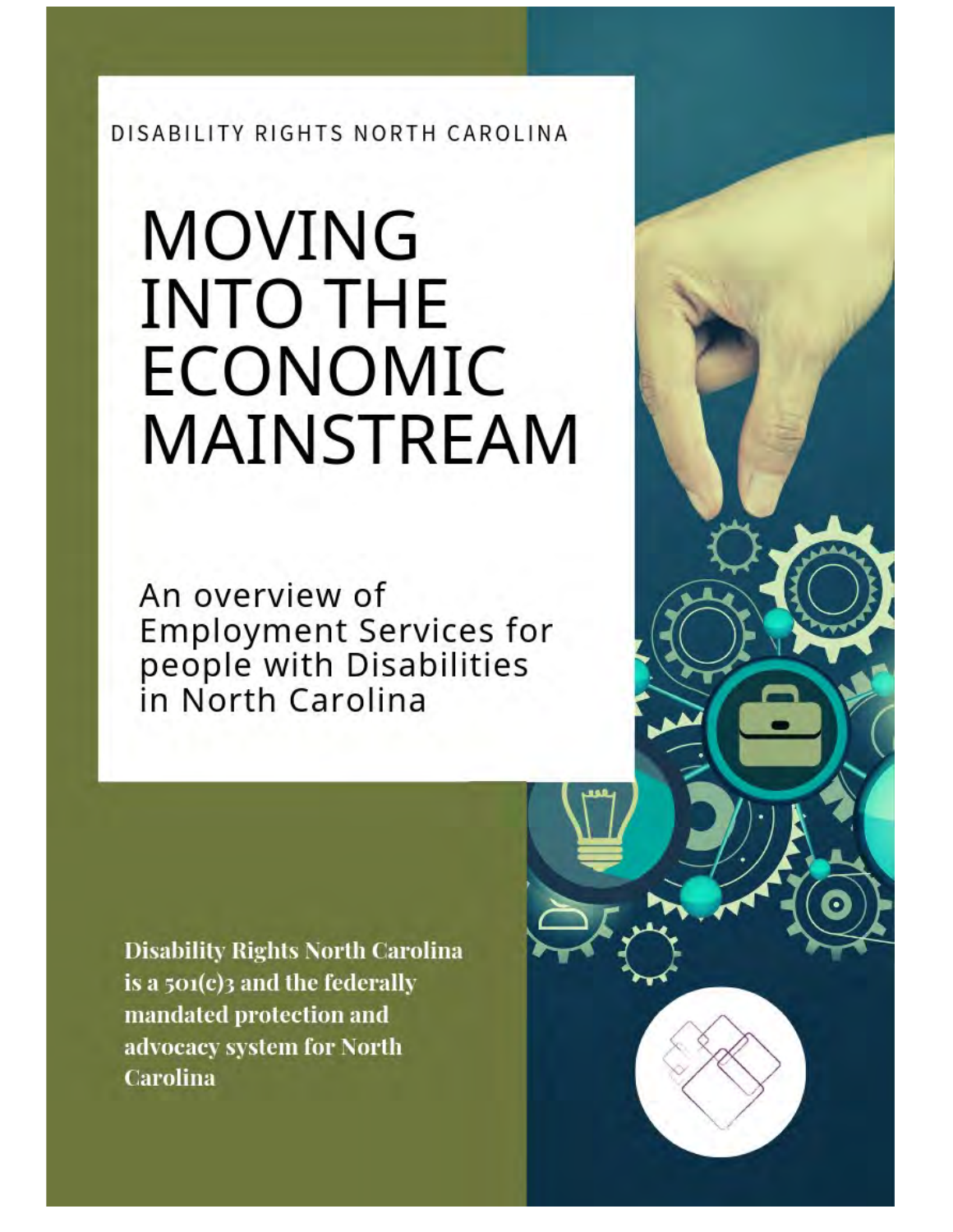## **ABOUT DISABILITY RIGHTS NORTH CAROLINA**

DRNC is North Carolina's federally mandated Protection and Advocacy (P&A) system. We are a 501(c) (3) nonprofit charitable organization, independent of state government and the disability service system. This structure keeps us free of conflicts of interest that would undermine our zealous advocacy on behalf of the human and legal rights of people with disabilities.

Disability Rights North Carolina advocates for the rights of people with disabilities throughout North Carolina. We handle cases involving discrimination, abuse and other rights violations. Our attorneys, advocates and other staff provide, and support the provision of, free legal advocacy services to North Carolinians with disabilities.

### **EXECUTIVE SUMMARY**

The passage of the Americans with Disabilities Act (ADA) promised a new era of equality of opportunity, full participation, independent living, and economic self-sufficiency for people with disabilities. North Carolina is struggling to achieve the goals set in 1990. Only one-third of working-age North Carolinians with disabilities are employed, whereas well over two-thirds of their non-disabled peers are employed. Additionally, over 5,000 of the State's residents with disabilities continue to be paid less than the minimum wage. It is well past time to move the majority of North Carolinians with disabilities into the economic mainstream.

On paper, North Carolina appears to offer a robust system of employment services. In reality, parents, advocates, and people with disabilities struggle to make informed choices because they are either not aware of the full array of services available to them or are misinformed about the services. As a result, individuals with disabilities frequently end up without services or with services that do not effectively assist them in reaching their employment goals. This report attempts to help close the information gap by providing an overview of the employment services available in North Carolina and offer suggestions on how to improve existing employment services by proposing how they should evolve.

Low employment rates amongst people with disabilities is an inherited problem and one which will not abate until steps are taken to address the problem. In most respects, it does not require spending more taxpayer dollars. It is a matter of shifting our funding and priorities to support employment services that emphasize community-based, competitive wage employment, and respects the importance of informed choice. Implementing these changes will achieve better employment services, leading to better job matches, less reliance on government benefits, and move greater numbers of people with disabilities into the economic mainstream.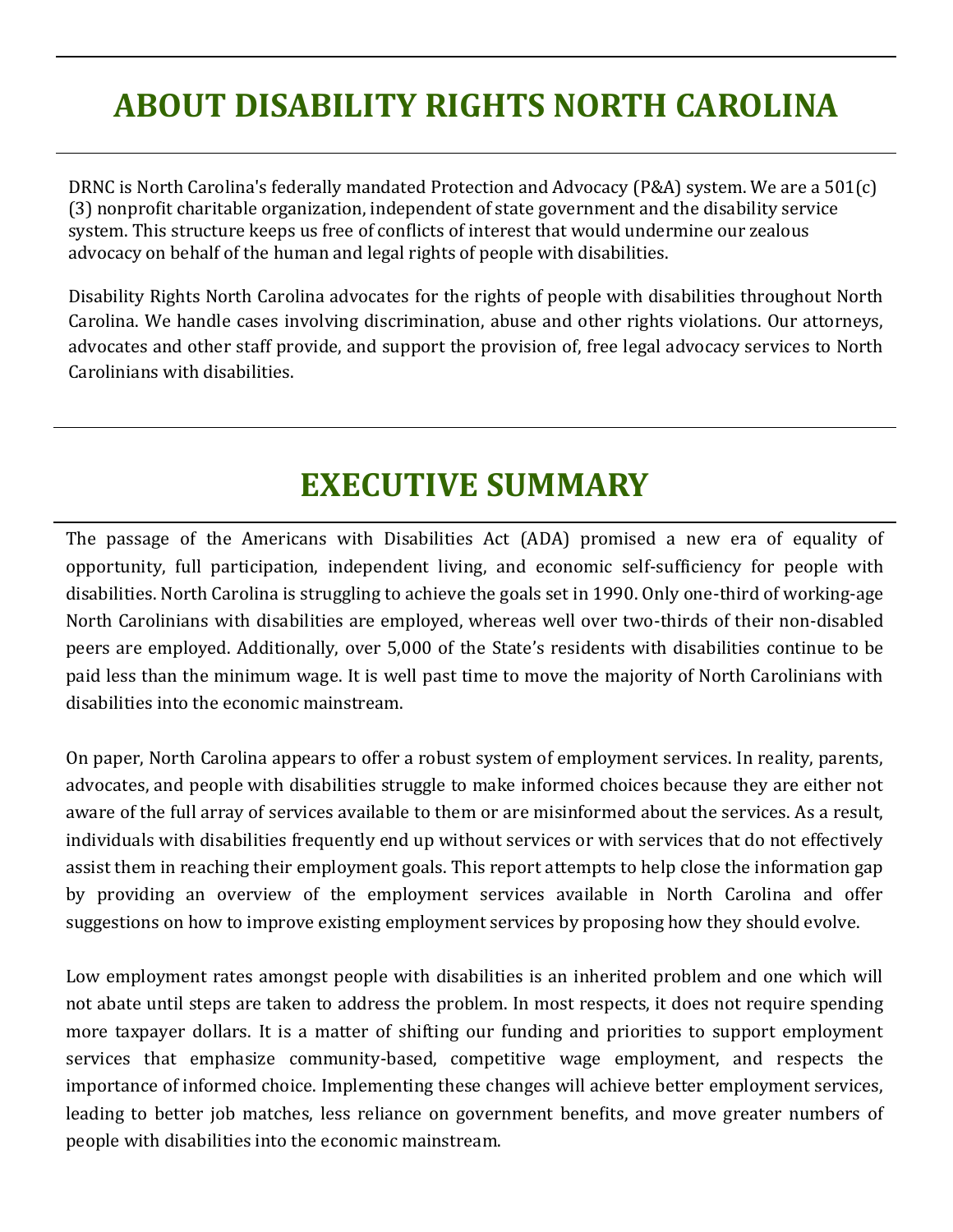### SECTION I

### OVERVIEW OF EMPLOYMENT SERVICES IN NORTH CAROLINA

### *Publicly Funded Employment Services*

**Multiple state agencies provide employment services, but the sheer number of agencies offering these services in and of itself creates complexities. A general lack of coordination and familiarity across agencies about their differing services creates a situation wherein individuals with disabilities struggle to identify what agencies and services are best suited to address their employment barriers. A description of each agency is listed below to help the reader navigate this intricate system.** 

### **Division of Vocational Rehabilitation (VR) and Division of Services for the Blind (DSB)**

The VR and DSB programs provide goods and services to help people with disabilities get jobs and support themselves. The programs are housed within the State Department of Health and Human Services (DHHS) and have local and regional offices throughout the State. The agencies provide a broad array of services that may include college and professional training, job-development, rehabilitation, job coaching services, and other services needed to eliminate barriers to employment. VR and DSB often contract with providers of work training that are known as Community Rehabilitation Programs (CRPs). Any job pursued with the help of VR or DSB must pay at least a minimum wage and be in a workplace that includes coworkers without disabilities. North Carolina has no waitlist for the VR program at this time. Veterans and members of the Eastern Band of Cherokee Indians have access to additional vocational rehabilitation programs that are not operated by the State of North Carolina.

#### **Student Employment Services**

Students with disabilities receiving special education services under an Individual Education Plan (IEP) are entitled to transition services from the school beginning at the age of 14 until graduation from high school. All students with disabilities are also entitled to pre-employment transition services (administered by VR) between and including the ages of 14-21, whether they are in high school or higher education at the time. These services include paid work experiences, internships, apprenticeships, self-advocacy training, and other activities that prepare young adults to successfully transition to life after high school.

#### **Local Management Entities/Managed Care Organizations (MCOs)**

These organizations (currently Trillium Health Resources, Cardinal Innovations, Alliance Behavioral Healthcare, Vaya Health, Partners Behavioral Health, Sandhills Center, and Eastpointe) manage both state-funded and Medicaid-funded behavioral health services under contracts with DHHS. Included in the services they manage are employment training services such as Adult Developmental Vocational Program (ADVP), Supported Employment (SE), Long-Term Vocational Supports (LTVS), and Individual Placement and Support (IPS). SE, LTVS, and IPS are community-based services and have varying eligibility requirements.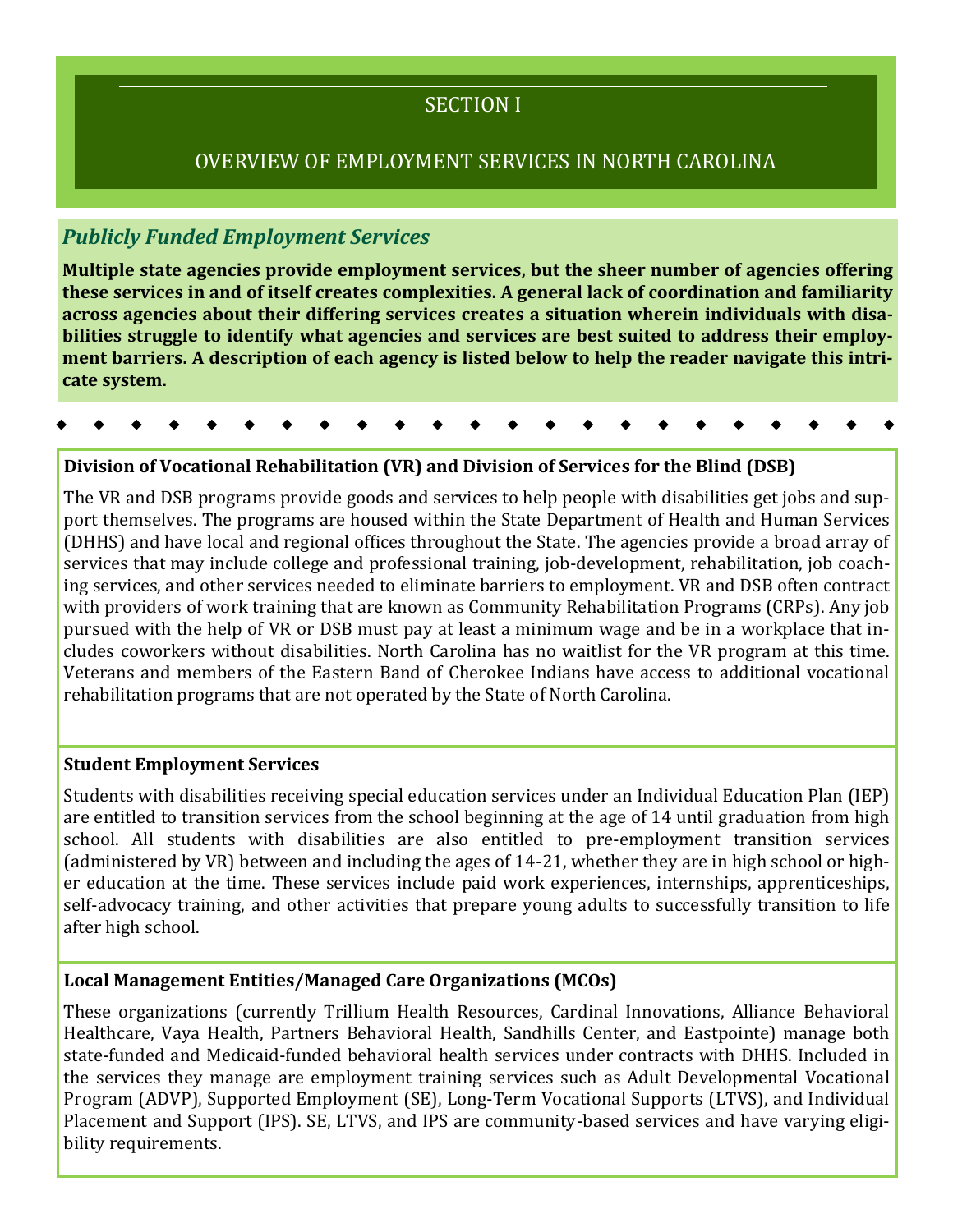### **NC Works Career Centers (Workforce Development Centers)**

NC Works Career Centers are part of the Department of Commerce. They help job seekers (not only individuals with disabilities) learn about available jobs, look for work, participate in training and education programs, and access the internet and NCWorks job database. Additionally, targeted services are available to individuals with disabilities ages 14-24.

### **Employment Networks (EN)**

Employment Networks receive funding from the Social Security Administration to provide employment services to people who receive Social Security Disability Insurance (SSDI). ENs may be non-profits, forprofits, or state agencies. An employment provider could be a CRP and an EN – meaning they offer employment services under a contract with VR and under a contract with Social Security Administration – at the same time.

### **The North Carolina Work Incentives Planning and Assistance (WIPA) Program**

The goal of the WIPA program is to enable beneficiaries to receive accurate information about the advantages and effects of work on their Social Security benefits. In North Carolina, ServiceSource assists beneficiaries in the eastern part of the State, and VR assists in the western part of the State.

| <b>Type of Need</b>                         | <b>Providers</b>                                                | <b>Services Available</b>                                                                                                                  |
|---------------------------------------------|-----------------------------------------------------------------|--------------------------------------------------------------------------------------------------------------------------------------------|
| <b>Basic Assistance</b>                     | NC Works Career Centers,<br><b>Employment Networks</b>          | Help with job searches, filling out<br>applications, internet access                                                                       |
| Moderate to<br>Significant<br>Assistance    | VR Programs,<br>LME/MCOs                                        | Training and education, workplace<br>adjustment services, supported<br>employment, and other services needed to<br>eliminate work barriers |
| <b>Youth Transition</b><br><b>Services</b>  | High Schools,<br>VR Programs,<br><b>NC Works Career Centers</b> | Services to develop independent living<br>skills and self-advocacy, career<br>exploration, college advising, and work<br>experiences       |
| Social Security<br><b>Benefits Planning</b> | Work Incentives Planning<br>and Assistance (WIPA)               | Planning for the advantages and effect of<br>work on Social Security benefits                                                              |

### **How Do I Choose a Provider?**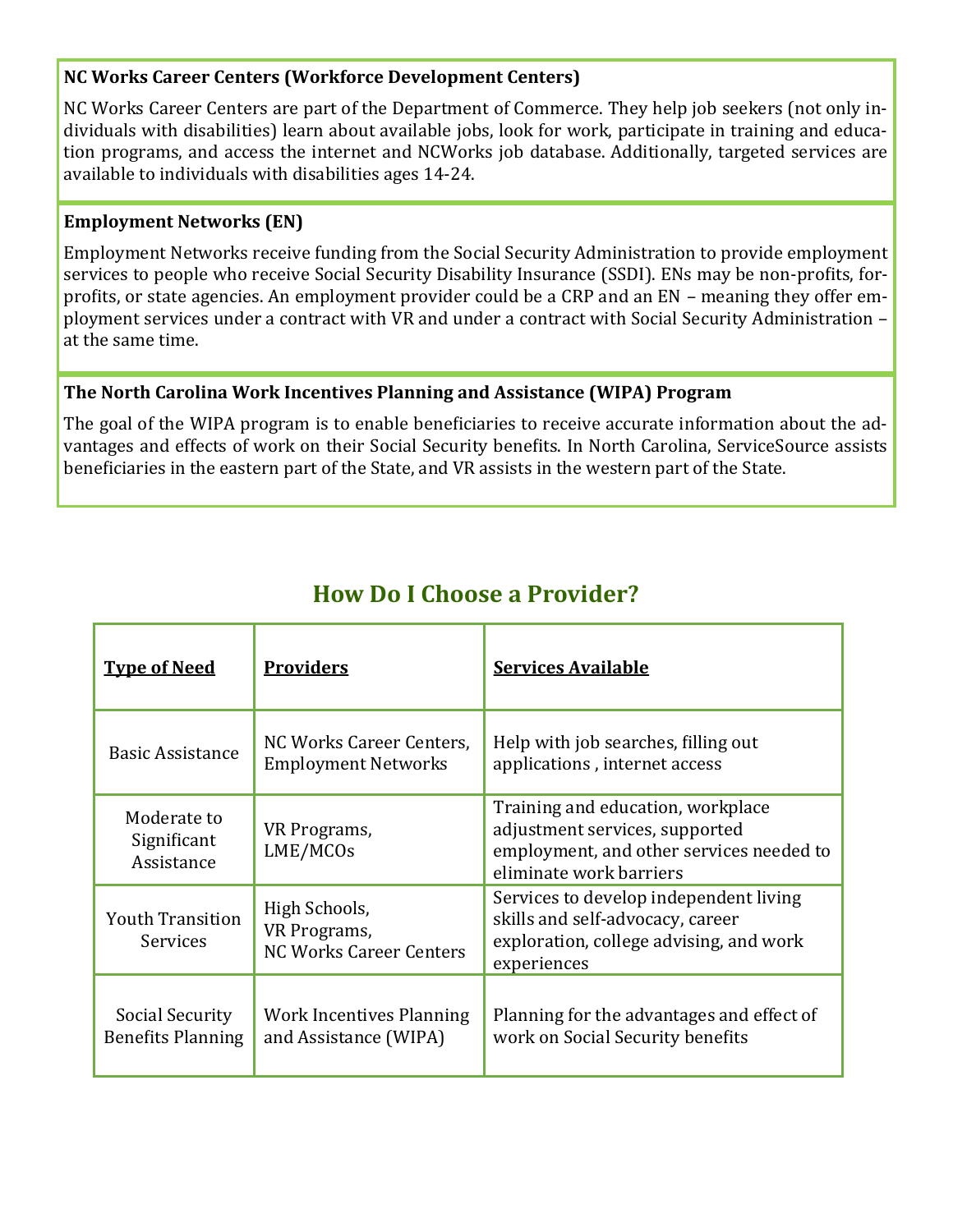### *Location, Location, Location*

Employment services provided through public funds must be delivered in "the most integrated setting," which ordinarily means in the community, where people with and without disabilities naturally interact and work. The employment services discussed in this report are paid for with public funds, but not all are provided in integrated settings. In reality, individuals with disabilities encounter four general categories of providers:



#### **The Community Provider**

Community providers train people with disabilities for work in a community setting that matches their employment goal. A worker who wants to bag groceries trains for work in a grocery store, a worker who wants to be an administrative assistant trains for work in an office, and so on. Clients may come seeking skill building, peer mentoring, or job development, but not to work in a segregated setting. The community provider model gets the closest to the public policy goal of providing services to people with disabilities in the most integrated setting.

### **The Segregated Provider**

Segregated providers operate workshops for the purpose of employing people with disabilities—commonly known as 'sheltered workshops'. The work training in these workshops is offered within the four walls of the provider's office/space. Training in these settings is rarely individualized for a particular type of work. Work tasks often include groups of clients folding boxes, shredding paper, or labeling cans together in one space. Many segregated providers pay clients a subminimum wage for performing these tasks.



**Section 14(c) of the Fair Labor Standards Act authorizes employers, after receiving a certificate from the Wage and Hour Division, to pay special minimum wages — wages less than the Federal minimum wage — to workers who have disabilities.** 

A small handful of segregated providers set themselves apart from their peers by offering specialized skills training and/or certificate programs that prepare clients for specific jobs in the community.

As of October 2017, North Carolina still had at least 59 sheltered workshops in operation employing nearly 4600 sheltered workers. An additional 700 institutionalized workers are being paid subminimum wages by state developmental centers. Many workshops have recently been forced to shrink their operations because of recent State funding cuts passed along to them by the LME/MCOs; workshops will very likely admit new workers if funding is restored.

Sheltered workshops are models of convenience in that they provide a predictable schedule Monday through Friday (typically from 8 am to 3pm, or similar "school day" hours), and include transportation services to and from the workshop. As a result, there are strong links between group home living and attendance at sheltered workshops.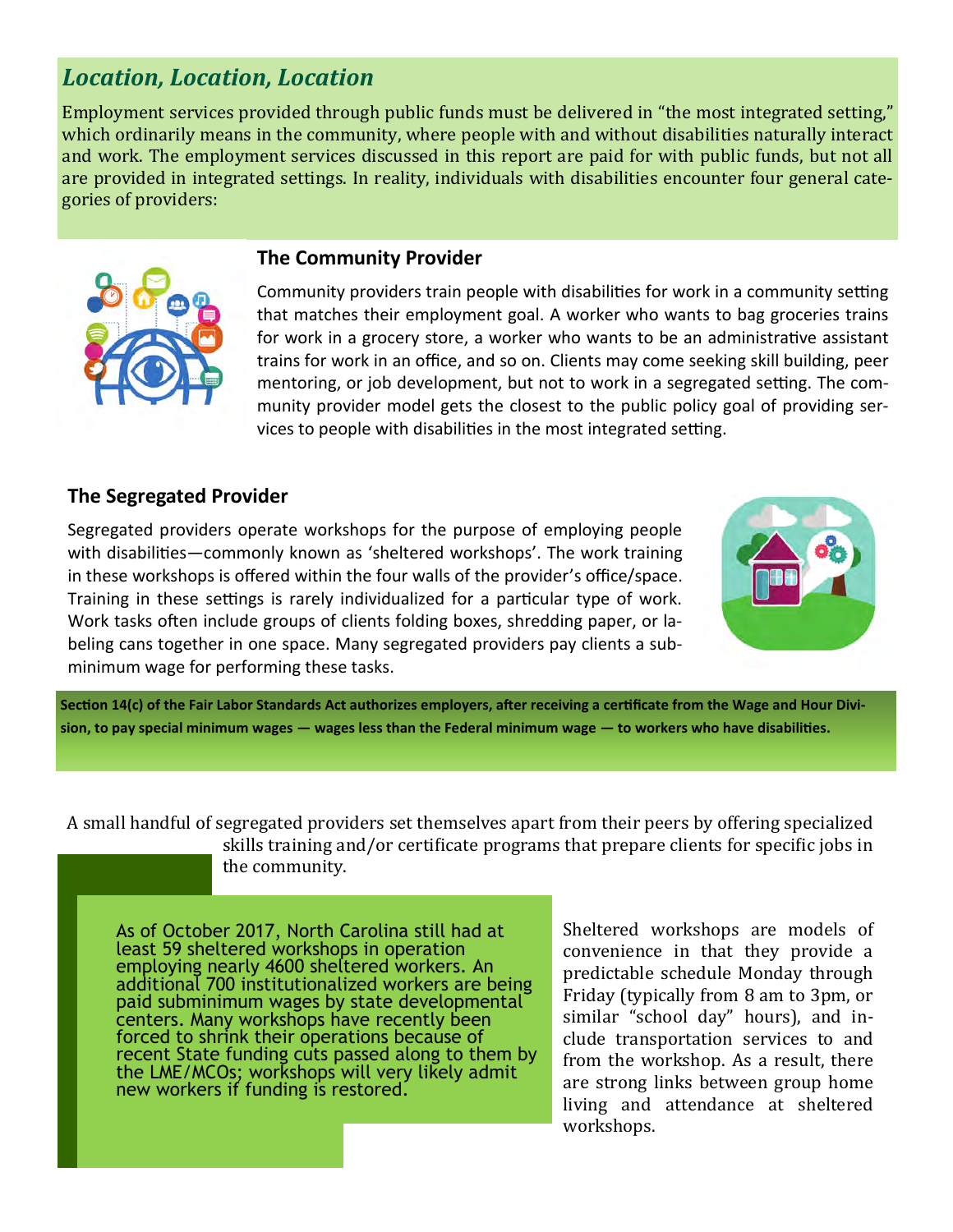

### **The Hybrid Provider**

Hybrid providers offer both segregated and community employment training. This is often a sheltered workshop working to transition to community employment training, but that has not stopped providing some segregated services and subminimum wages. These providers vary greatly; some are focused primarily on community employment and have few clients in their workshop, while others continue to operate large facilities and have many segregated clients.

#### **The "Integrated" Provider**

Integrated providers are a small subset of providers that have grown their workshops into large, modernized, and more integrated businesses. Their growth was primarily fueled by government contracts that are only available to businesses with a certain percentage of people with disabilities in their workforces. Typically, these providers have yet to close the workshop side of the business, so they really have two different workforces operating under the same roof. One group of employees is paid minimum wage or better for the government contract work while the other continues to be paid subminimum wages for workshop tasks.



### THE PROGRESSION OF EMPLOYMENT SERVICES OVER THE YEARS

### *A Brief Summary of National Employment Initiatives for People with Disabilities*

No significant national employment initiatives for people with disabilities were available until Congress created the Vocational Rehabilitation program after the First World War. Disabled Veterans of prior wars could obtain pensions, but there were no public services to assist them in returning to work. Initially, the Vocational Rehabilitation program was reserved for Disabled Veterans, as social attitudes about inclusion of people with disabilities were unwelcoming and geared toward segregation and isolation. Congress continued to disregard the ability of people with disabilities to work when it passed the first uniform minimum wage law for workers and refused to extend the same protections to workers with disabilities.

> Section 14(c) of the Fair Labor Standards Act still permits employers to obtain a certificate from the US Department of Labor (DOL) to pay less than a minimum wage to workers with disabilities. The wage is set by comparing employee productivity. For example, if a nondisabled worker makes 100 widgets an hour for a wage of \$10/hour, a worker with a disability who makes 10 widgets an hour can be paid a wage of \$1/hour. It has been legal to pay employees with disabilities as little as 1 cent an hour under a 14(c) certificate since 1986.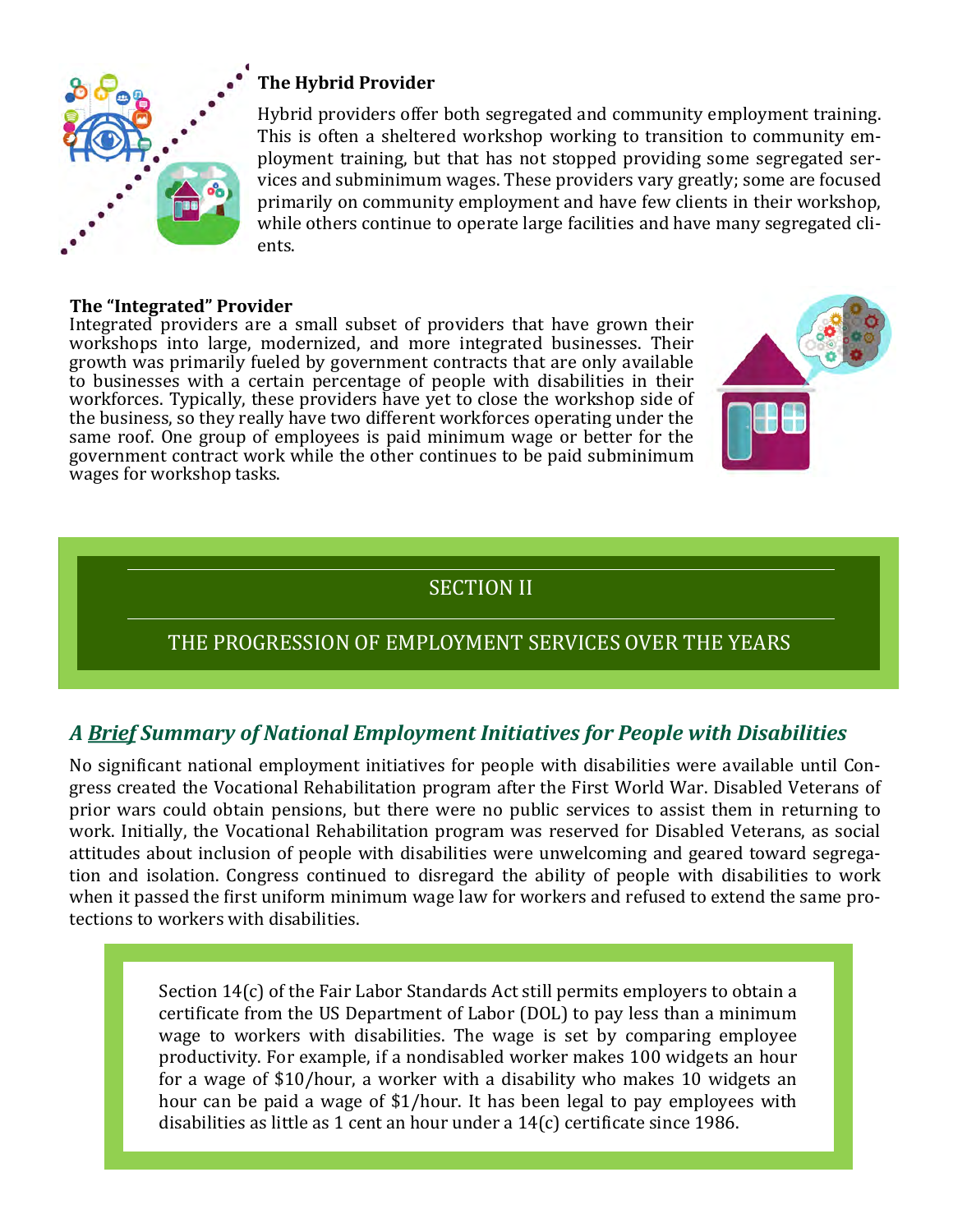14(c) employers may be paying wages that do not accurately reflect worker productivity. In a recent wage complaint against a workshop known as Seneca Re-Ad, an administrative law judge found that the workshop had set the rate of pay too low and thereby stolen more than \$54,000 in rightfully earned wages from three workers. Unfortunately, wage theft goes largely unchecked. The burden is on workers with disabilities to challenge their rate of pay, and the DOL's monitoring of 14(c) employers and enforcement of wage violations is minimal.

National attitudes about including people with disabilities in our communities and workplaces steadily improved over time after the Second World War/the 1940s. In 1963, Congress passed the first Developmental Disabilities (DD) Act. This demonstrated a shift toward favoring opportunities that promote productivity, independence, inclusion, and integration. In the 1970s, Congress passed Sections 501-504 of the Rehabilitation Act providing discrimination protections in federal agencies and federally funded projects and services. In 1990, and as amended in 2008, the Americans with Disabilities Act obligates public and private employers to give people with disabilities equal employment opportunities to promote economic self-sufficiency.

Congress has also amended the Vocational Rehabilitation program several times over the years. Currently, the VR program serves any person with a disability in need of employment supports to help them obtain a job earning competitive wages in the private and public sector, including for those with the most significant disabilities.



In 2014, Congress passed the Workforce Innovation and Opportunity Act (WIOA). One of its principal goals is to keep young people with disabilities from earning subminimum wages. No youth with a disability between the ages of 14-24 can be paid a subminimum wage unless they first receive robust services to prepare them for employment in the community earning at least minimum wage. Meanwhile, the National Council on Disability continues to ask Congress to take the next step forward and phase out the law permitting the payment of subminimum wages to people with disabilities. NCD has concluded that the law is a relic in policy left over from the 1930's.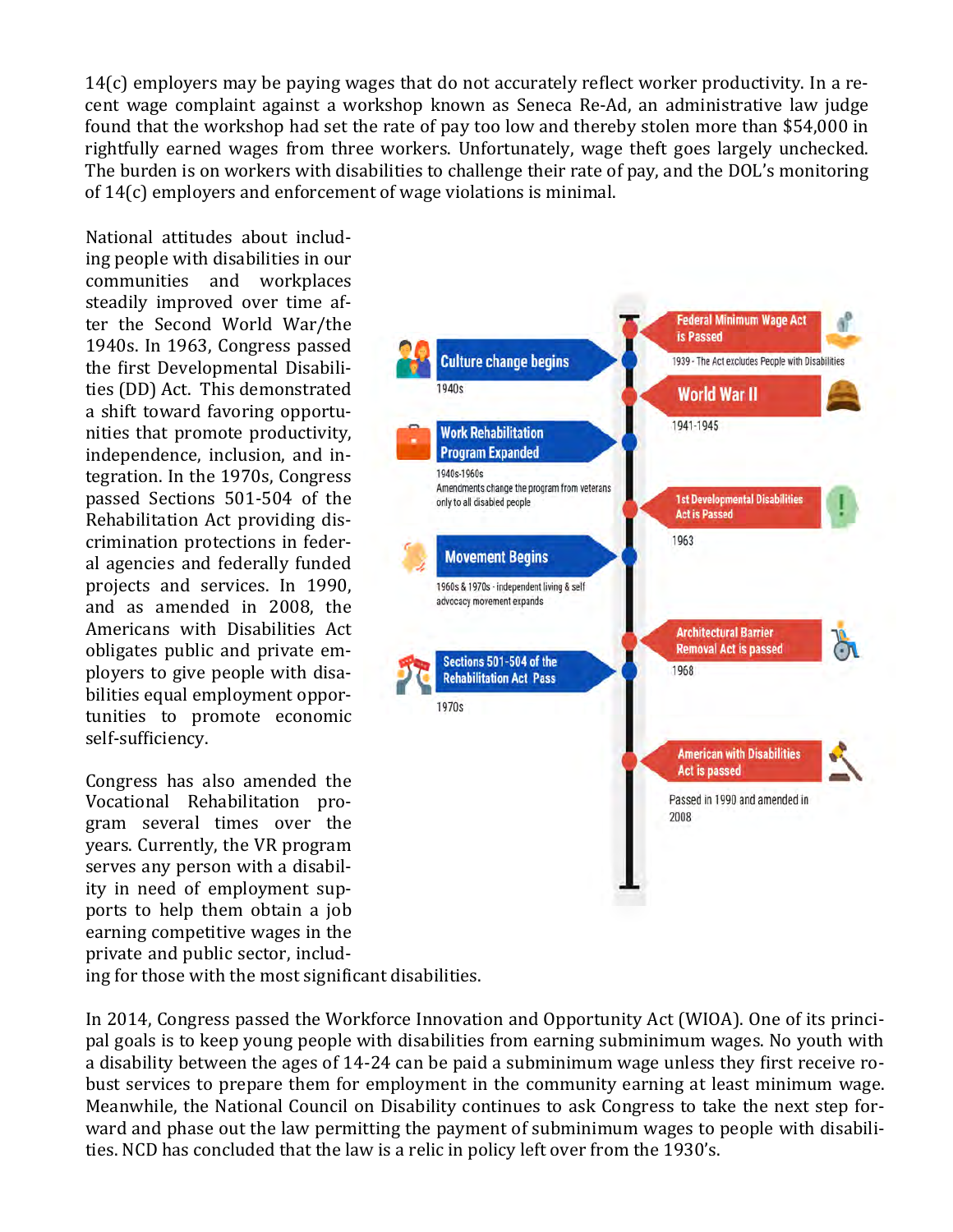### *North Carolina Recent Reform Efforts*

North Carolina has attempted to tackle the underemployment and unemployment of people with disabilities for several years through a variety of initiatives:

### **Community Alternatives and Employment Transitions (CAET)**



In the mid-2000s, Community Rehabilitation Programs (CRPs) and the North Carolina Association of Rehabilitation Facilities (NCARF) advocated for the State to phase out segregated employment services and transition to more integrated, community-based CAET services. CAET is targeted at serving four populations: 1) transition-age youth; 2) long-term sheltered workers; 3) individuals with multiple, complex needs; and 4) retirement-age adults. The goals are to provide exclusively community-based vocational supports to transition-age youth, to provide career exploration and additional vocational supports to long-term sheltered workers to assist them in transitioning to community employment, and to provide community-based day programming for older, retirement-ready adults and individuals with complex needs who are not pursuing work. As of today, segregated employment services continue to be heavily utilized. CAET services have been offered as pilot programs in a few locations, but have not been rolled out state-wide.

### **Employment First**

Employment First is a vision for employment in the general workforce to be the first and preferred outcome of publicly funded services for working age citizens with disabilities. In 2011, the Alliance on Full Participation released an Employment First Position Paper as part of an effort to adopt Employment First policies in North Carolina. It does not mean that employment is the only outcome, but it



means programs and services are aligned around the belief that employment is the expectation, not the exception.

The Department of Public Instruction (DPI), the Division of Mental Health/Developmental Disabilities/Substance Abuse Services (DMHDDSA), and other state staff engaged with advocates to discuss adoption of Employment First policies, and potentially, legislation. In 2016, state staff working on the Employment First initiative shifted their focus to the

Employment First Mentoring Program (described below), and the Employment First initiative fizzled out. The initiative was picked back up in 2019 by the state and an Executive Order was signed on March 28, 2019, officially declaring North Carolina as an Employment First State.

On March 28, 2019 Governor Roy Cooper signed [Executive Order 92](https://files.nc.gov/governor/documents/files/EO_92.pdf) pronouncing the State's commitment to Employment First and directing State agencies to develop policies and practices that would increase the recruitment, hiring, and retention of employees with disabilities. This is especially notable given the recent increase in the minimum wage in state employment to \$15 per hour, potentially expanding people with disabilities' access to living wage jobs across the state. Cooper signed the order saying, "North Carolina can be its best when all people have the opportunity to achieve their potential and live lives of purpose, including North Carolinians with disabilities."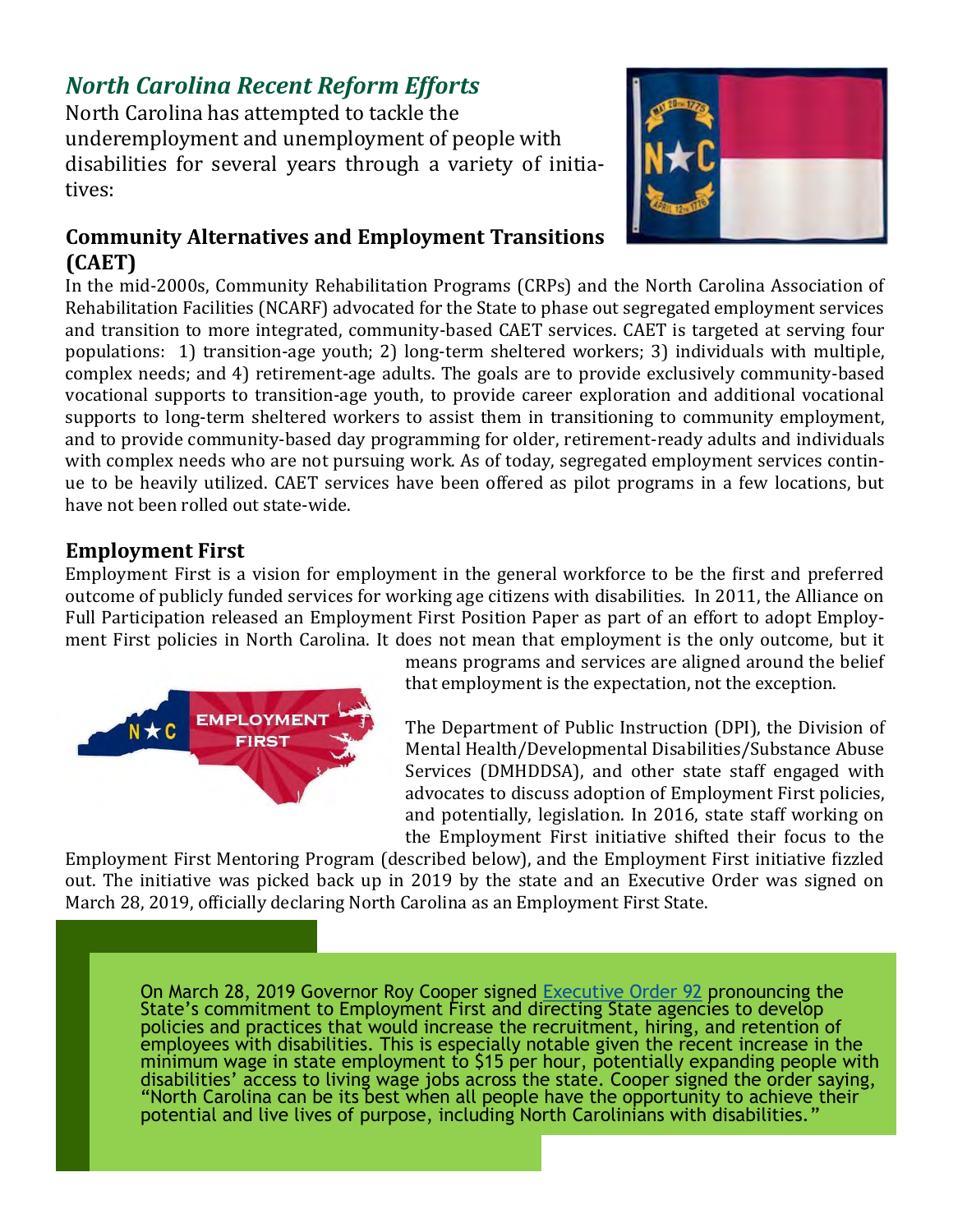### **Transition to Community Living Initiative [\(TCLI\)](https://www.ncdhhs.gov/about/department-initiatives/transitions-community-living-initiative)**

In 2012, the State of North Carolina and the U.S. Department of Justice reached an agreement regarding the lack of community-based housing for individuals with mental illness. The result was an array of services available to people eligible for TCLI, one of which is a rapid-engagement supported employment service called Individualized Placement Services (IPS). IPS is an evidenced-based service that has been shown to produce better employment outcomes than our existing supported employment service. IPS has been made available to about 1200 individuals, and the



State must continue expanding the availability of the service to meet its obligations under the agreement with the Department of Justice. The emphasis on rapid engagement would also benefit individuals who are receiving traditional supported employment services and other employment supports.

### **Disability Rights North Carolina Sheltered Work Monitoring**



### In 2011, Disability Rights North Carolina began monitoring facilities that were approved to provide segregated employment services and held a 14(c) certificate. Approximately 5,000 people were being paid subminimum wages at the time of the monitoring began. DRNC issued a report in 2013 that concluded segregation is a function of the services that the State chooses to fund and where those services are funded. The report cited to Employment First and TCLI as factors that DRNC believed and hoped would assist the State in shifting funding away from facility-based employment training.

### **Reaching the Summit of Success**

From 2012 – 2015, the North Carolina Council on Developmental Disabilities sponsored "Reaching the Summit of Success," a project that studied current policies and practices in North Carolina that promote competitive, integrated employment for young adults with intellectual and developmental disabilities. At the conclusion of the project, a final report was issued with recommendations for effective systems change. Providing information to help people understand and navigate the complex system of services was a key, recurring recommendation throughout the report. There continues to be a lack of readily available information.



### **Employment First Mentoring Program**



**Office of Disability Employment Policy**  In 2015, North Carolina was selected as one of nineteen states to participate in the Office of Disability Employment Policy (ODEP) Employment First State Leadership Mentoring Program. Through the program, ODEP provides intensive assistance to a cross-system team of North Carolina state government staff to support efforts to increase competitive, integrated employment outcomes for people with disabilities. Participating states choose an area of focus; the four areas of focus are provider transformation, direct support professionals capacity building in effective practices, school-to-work transition, or employer engagement strategies. North Carolina chose employer engagement strategies. The State has not widely publicized its participation in the mentoring program, and it is unknown what activities have been undertaken as a result of its participation.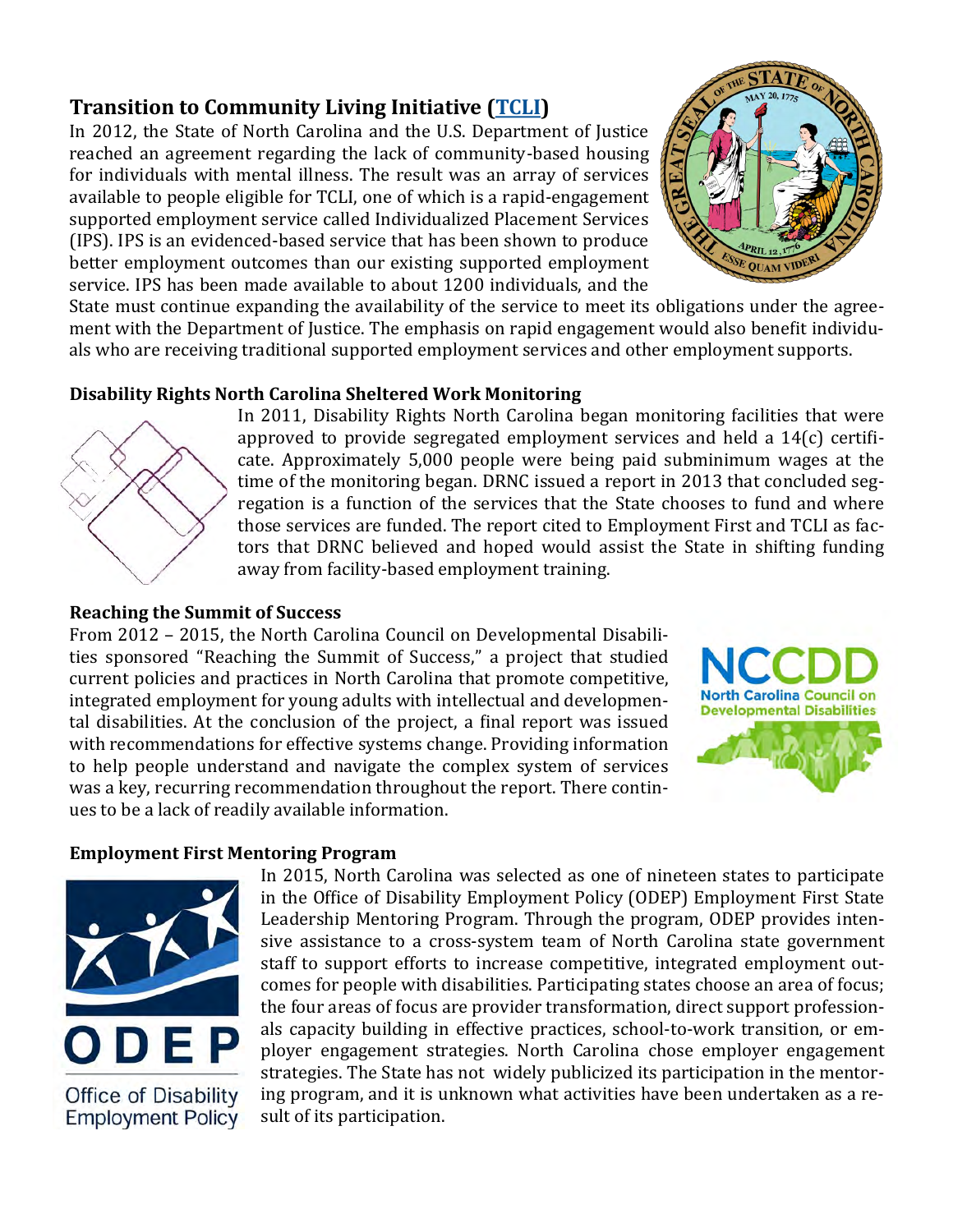#### **Memorandum of Understanding**

In 2019, the North Carolina Department of Health and Human Services (NCDHHS) and Disability Rights North Carolina signed a memorandum of understanding to phase out the use of segregated work adjustment training in the Vocational Rehabilitation program by October 1, 2021, with the specific and mutual goals of advancing integrated work training and competitive integrated employment for persons with disabilities. This commitment is a significant step taken by the State towards improving the employment outcomes of people with disabilities.

### SECTION III

### THE ONGOING STRUGGLE TO RECEIVE APPROPRIATE EMPLOYMENT

Over and over again, people with disabilities state that they want community jobs. Disability Rights NC receives multitudes of calls from people with disabilities asking for help achieving their employment goals. This desire to work in the community and for inclusion is also heard in monitoring visits to sheltered workshops, and when DRNC offers employment rights training. Some of the real experiences of people with disabilities trying to make a living in North Carolina are described below.



Angel has struggled to find work due to a severe case of encephalitis from which she is still recovering. After consulting her doctors, Angel identified an office job as being perfect for her. Angel knew she could find and train for this type of job with help from Vocational Rehabilitation (VR). She applied for services, was found eligible, and was assigned a VR counselor.

Early on, Angel began to disagree with the VR counselor about whether a job assessment was necessary. Rather than delay the process with an assessment, Angel wanted to put together an employment plan and start looking for an office job. Angel also began to get pressure from the VR counselor to change the employment goal from an office job to door greeter.

Feeling stuck, Angel agreed to a job assessment. She asked for a list of all the providers in the area and asked which one of them had the most experience matching people to office jobs. The VR counselor provided the list, but did not share which ones had relevant experience. Angel was forced to randomly pick a provider from the list. The provider insisted on taking Angel to Walmart to stock shelves as part of the job assessment. Angel protested that she wanted an office job. The provider said that an office job would not be possible for Angel because she uses a scooter. "What if the fax machine was too high?" the provider asked. When the provider finally agreed to do an office assessment, it turned out to be nothing more than Angel typing in front of a computer for a few minutes. After completing the "typing test," the provider recommended that the VR counselor close Angel's case.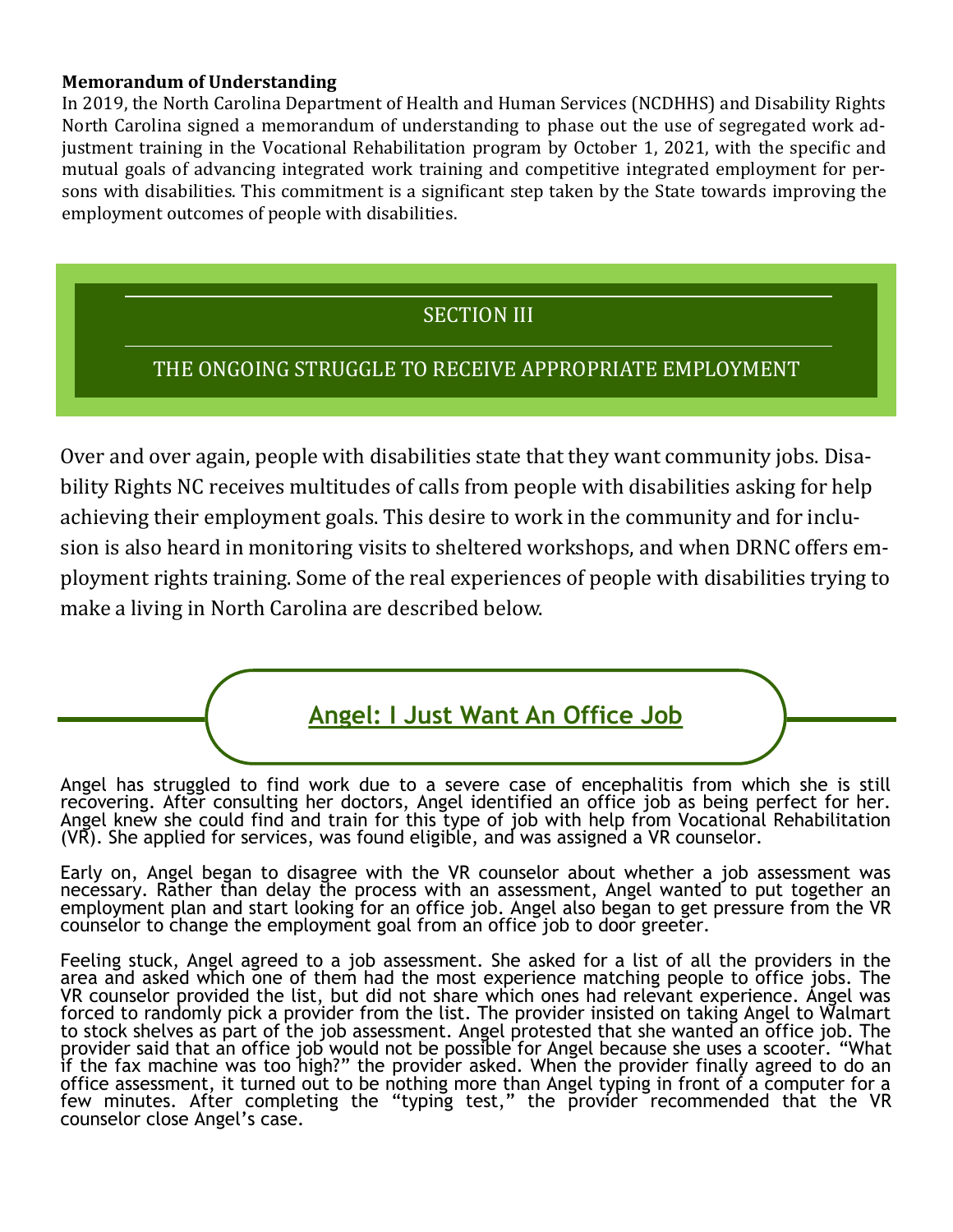Angel reached out to the Client Assistance Program (CAP), located within DHHS/VR, for help throughout this process. But she was not provided the effective advocacy she needed. Disability Rights NC agreed to help Angel. We successfully advocated for Angel's VR case to remain open and for her to get an appropriate office assessment. VR also changed Angel's VR counselor and agreed to contract with a new provider that had expertise in working with individuals with brain injuries. Through the new provider, Angel learned about the job of peer mentor, which she thinks is a perfect job for her. Angel is finally on her way to getting the office job she wants.

> *Angel is highly motivated to work and stuck with the VR process despite many challenges placed in the way. Many others would – and have – given up on their dreams of finding the right job for them in the face of such resistance. Employment services must emphasize rapid engagement and be reflective of each individual's job goals if we want individuals to be successful in finding meaningful work.*

> > **Scout: Spinning My Wheels**

Scout was sent by VR to a sheltered workshop to train for employment. Despite having had several jobs in the community over the years, the workshop refused to help her look for a job and told her she was "unemployable." The workshop then employed her and paid her subminimum wages. She earned between \$30-60 every two weeks. Scout was unhappy in the workshop and still wanted a job in the community where she could earn more money.

Scout returned to VR and asked for help leaving the workshop for community employment. When the staff at the workshop learned that Scout was applying for VR services, they began a campaign to discourage her from leaving the workshop. They told Scout she would be unsuccessful finding a community job through VR and would be stuck at home with nothing to do within three months. When it became clear that Scout was not going to give up on leaving the workshop, the workshop offered Scout additional money to stay. They promised to pay her the minimum wage a few days a week.

Scout's interactions with VR and her job coach left her feeling discouraged about trying to find a job in the community. Scout was told the workshop would have to certify that she was "ready" for community employment to receive VR services. She was repeatedly asked if she would rather stay in the workshop, and warned that if she was not successful finding work, she was not guaranteed the ability to go back to the workshop.

The messages from the workshop and VR got to Scout. Working in the community felt like too big of a risk to take, and Scout agreed to stay at the workshop. But after a short while, Scout realized that the workshop was not delivering on the promises it made to entice her to stay. She returned to VR and renewed her commitment to finding a better job. She insisted on VR referring her to a provider and began actively looking for work in the community. With help from her new provider, Scout obtained employment at a flower shop earning between \$550-700 every two weeks.

> *Subminimum wage laws lock people with disabilities out of the economic mainstream of American life, as taxpayers and consum*ers. These workers face a real risk of being trapped in a cycle of *poverty, government assistance, and low expectations. Long-term subminimum wage workers like Scout need additional supports and encouragement to break this cycle and overcome the barriers that have gotten in the way of them successfully transitioning to community employment.*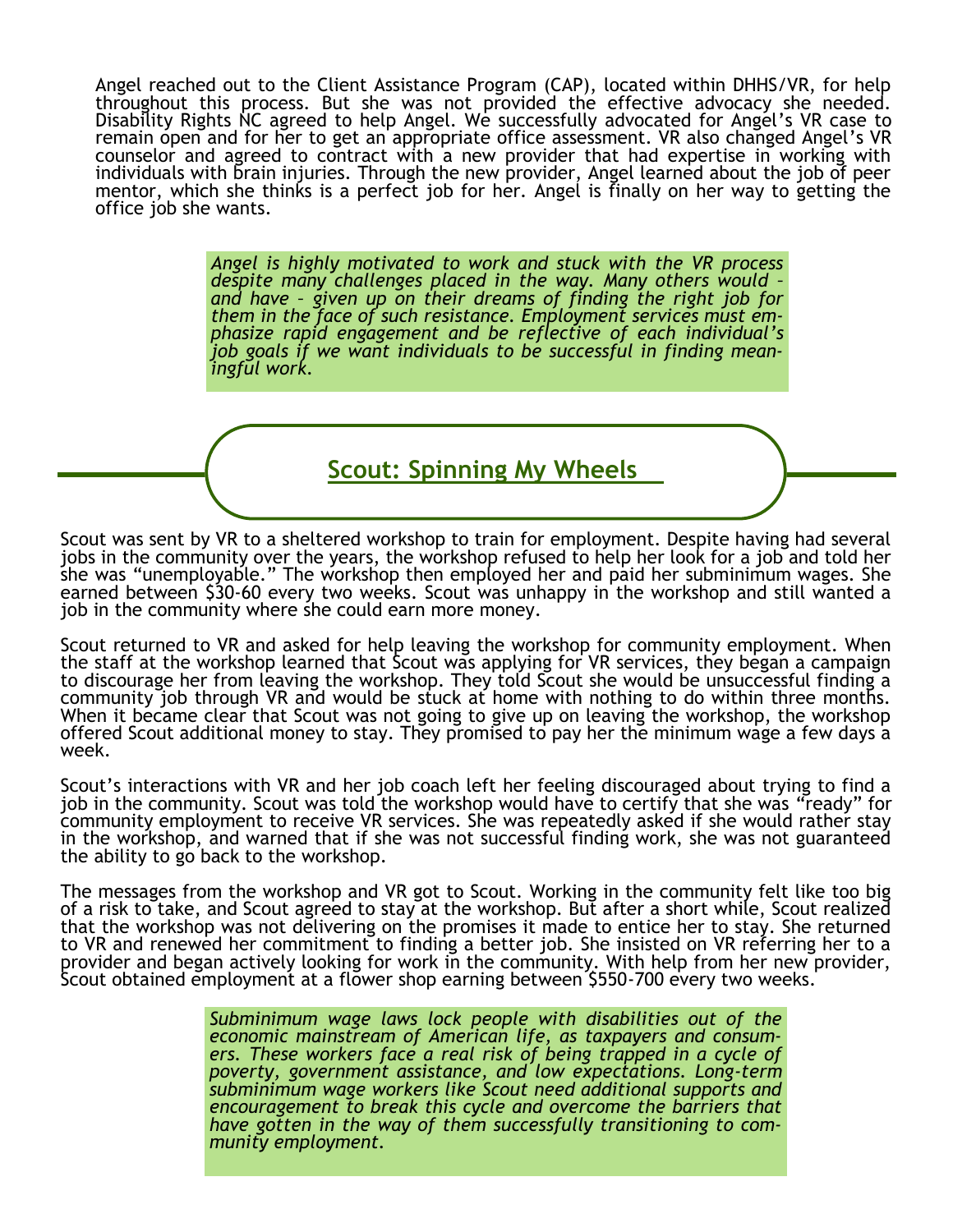### **Dre: You Gotta Fight For Your Right to Work**

Dre is a recent high school graduate. When Dre asked VR for help getting a job, he was sent to a sheltered workshop for an evaluation and possible employment training. After a few days in the workshop, Dre asked if he could change his VR services to community-based supported employment. The workshop told Dre it did not provide supported employment services, which was not true. After a month of evaluation, the workshop declared that Dre was unemployable and VR closed his case. The workshop then recruited Dre into their state-funded, long-term sheltered employment program and paid him a subminimum wage.

While Dre was in the workshop, new laws were passed requiring workshops and VR to provide career counseling to people earning a subminimum wage. The career counseling was offered in large groups and guardians were invited to attend. Dre's mom came to the meeting and asked if Dre could get supported employment from VR. The workshop said no, and that if any of the workers chose to leave the facility to pursue community employment, there would not be much support for them on the job. VR did not tell the group that VR has provided robust supported employment services since the 1980s or correct the misleading information put out by the workshop.

Dre continued to have a strong desire to leave the workshop and earn more money in the community, but did not trust VR to help him achieve his goals. Dre avoided VR and went through his LME/MCO for supported employment services.

> *In-reach into workshops is vitally important. Dre sought VR's help looking for work only to be drawn into the workshop and given misinformation about his employment options. There are unknown numbers of others who have likely been recruited into their longterm sheltered work programs who lack the understanding or support necessary to pursue community employment.*

### SECTION IV

### RECOMMENDATIONS FOR IMPROVING EMPLOYMENT OUTCOMES

Based on the personal experiences of DRNC's clients, ongoing initiatives around employment services for people with disabilities, and the opinion of the National Council on Disability, DRNC recommends the following changes to publicly funded employment services and wage laws.

#### **Phase out segregated employment services**

The State should develop a plan with the end goal to transition all employment services to communitybased supports. To assist providers in meeting these new obligations, the State should develop, modify, or expand existing services. The State has recently taken a significant step towards this end goal by agreeing to phase out the use of segregated work adjustment training in the Vocational Rehabilitation program by October 1, 2021. CAET is a proposed service definition advocated for by providers that may be appropriate for the long-term sheltered worker population. Funding to support sheltered workshop conversion, including a peer-mentoring network to assist workshops in transition, is also recommended.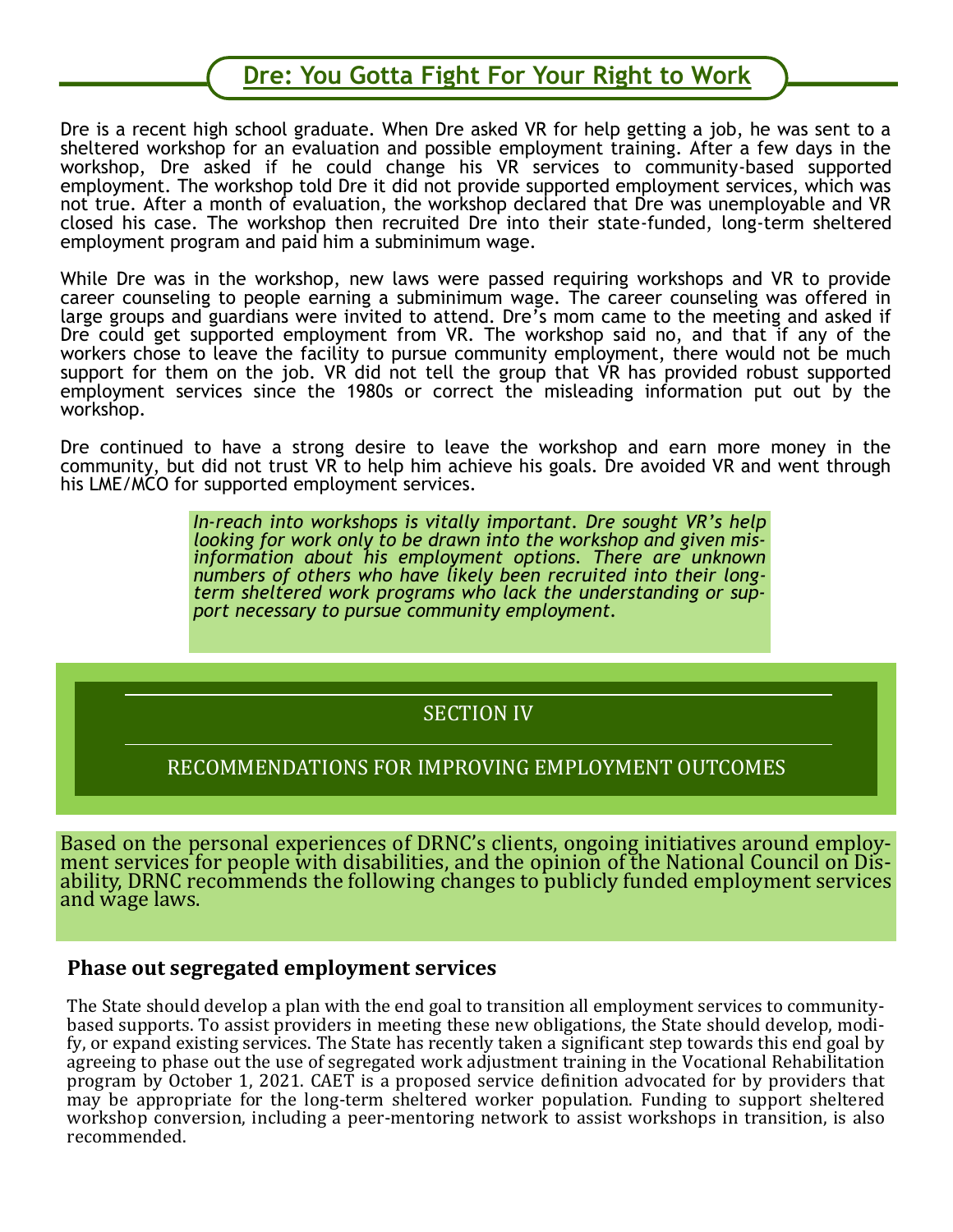### **Eliminate the subminimum wage in North Carolina**

The State should answer the National Council on Disability's call to move away from New Deal subminimum wages to "real deal" jobs for people with disabilities by passing a law requiring employers to pay the minimum wage regardless of disability. Subminimum wages do not allow people with disabilities to participate in the economic mainstream of American life, as taxpayers or consumers. It traps them in a cycle of low expectations, poverty, and government assistance.

### *"***No wrong door" for employment services**

State agencies currently providing employment services (Departments of Education, Health and Human Services, and Commerce, and the MCOs) should collaborate in creating a comprehensive guide to publicly funded employment services available in North Carolina. Public staff of these agencies should be trained on the array of employment services available in North Carolina to assist people with disabilities in making informed choices about which employment services are best suited to their needs.

### **Develop a stronger culture of informed choice.**

Lack of informed choice was a recurring problem faced by DRNC clients. Often times they were misinformed of or not told about the menu of services and providers potentially available to meet their needs, or their choice of an employment goal was not respected. Consequently, they were pushed toward jobs they resented or missed out on services they actually needed. Building a stronger culture of informed choice will result in more meaningful job matches and greater trust in agencies and providers serving people with disabilities.